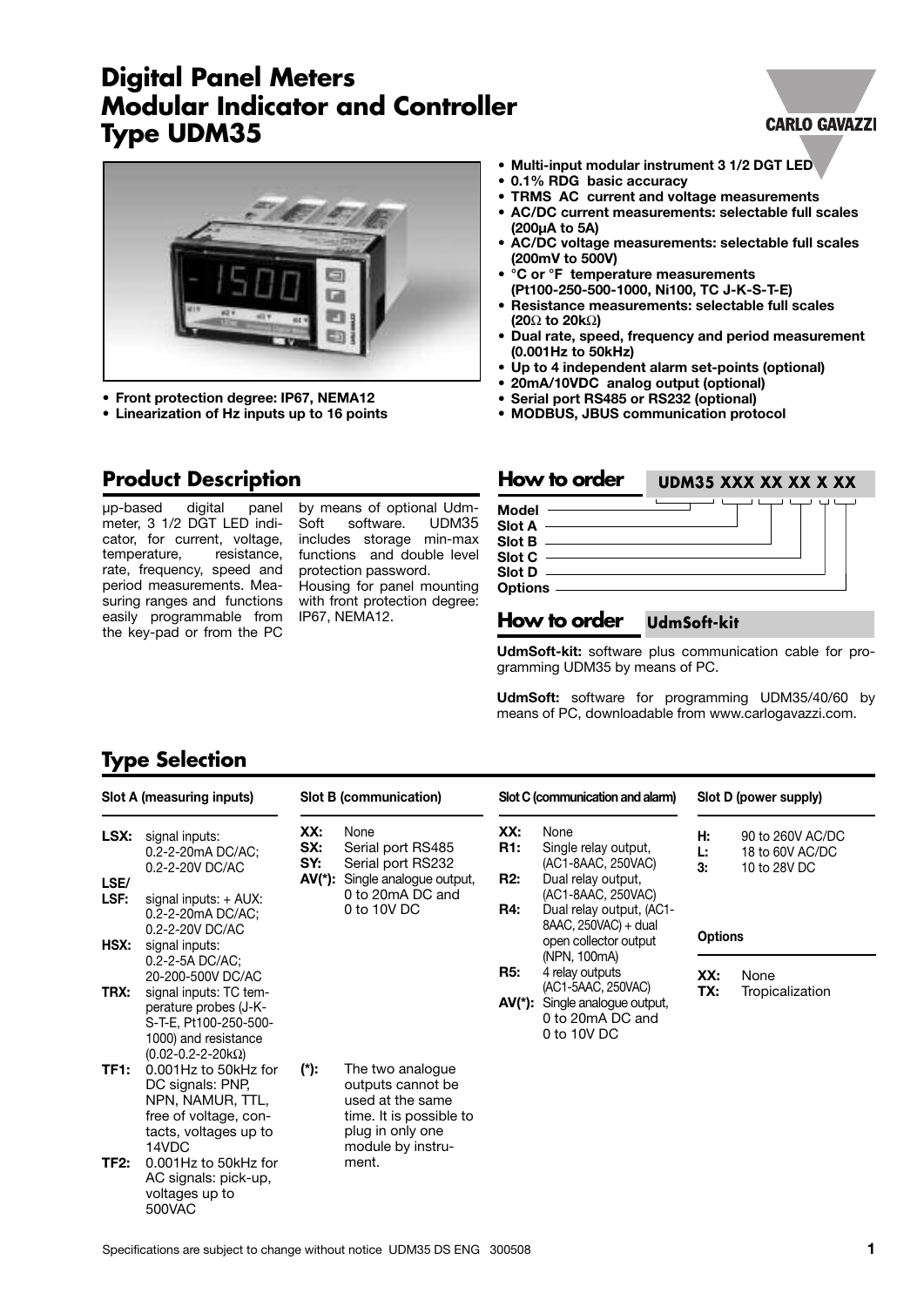

### **Input specifications**

| Analogue inputs                                                           | Channels and variable                                                                                         | <b>Display</b>         | BQxxx: 3 1/2 DGT,                                                                                                                                                                                                                             |
|---------------------------------------------------------------------------|---------------------------------------------------------------------------------------------------------------|------------------------|-----------------------------------------------------------------------------------------------------------------------------------------------------------------------------------------------------------------------------------------------|
| <b>BQ LSX module</b><br><b>BQ LSE/LSF module</b>                          | 1, mA and V DC/AC<br>1, $mA$ and V DC/AC + AUX                                                                |                        | <b>BQTFx: 4 DGT</b><br>7 segments                                                                                                                                                                                                             |
| <b>BQ HSX module</b>                                                      | 1, A and V DC/AC                                                                                              |                        | height 14.2 mm                                                                                                                                                                                                                                |
| <b>BQ TRX module</b>                                                      | 1, temperature                                                                                                | Max and min indication | See table "Measurement                                                                                                                                                                                                                        |
| <b>BQ TRX module</b>                                                      | 1, resistance                                                                                                 |                        | accuracy, temperature drifts                                                                                                                                                                                                                  |
| BQTF1 module<br>BOTF2 module                                              | 2, frequency                                                                                                  |                        | and max min indications"                                                                                                                                                                                                                      |
|                                                                           | 2, frequency                                                                                                  | <b>Measurements</b>    | Current, voltage, tempera-                                                                                                                                                                                                                    |
| <b>Digital inputs</b><br>Number of inputs<br>Use                          | Incl. in the measuring module<br>1 (voltage-free)<br>key-pad lock<br>Display hold<br>Reset of latch alarms    |                        | ture, resistance and frequen-<br>cy. For the current and volt-<br>age measurements: TRMS<br>measurement of distorted<br>sine waves.                                                                                                           |
| Contact reading signal                                                    | BQ xxx: < 0.1 mA, < 3,5 V DC                                                                                  | Coupling type          | <b>Direct</b>                                                                                                                                                                                                                                 |
|                                                                           | BQ LSE/BQ LSF: <2.5mA,                                                                                        | Crest factor           | $\leq$ 3; A <sub>Pmax</sub> =1.7ln; V <sub>Pmax</sub> =1.7Un                                                                                                                                                                                  |
|                                                                           | $<$ 14V DC<br>BQTF1: <6mA, <7VDC<br>BQTF2: <0.25mA, <3VDC                                                     | Input impedance        | See table "input<br>impedances and overloads"                                                                                                                                                                                                 |
| Close contact resistance                                                  | Max 1k $\Omega$                                                                                               | <b>Frequency</b>       | 40 to 440 Hz                                                                                                                                                                                                                                  |
| Open contact resistance<br>Insulation                                     | Min 500kΩ(BQTFx: 100kΩ)<br>Non-insulated                                                                      | Overload               | See table "input<br>impedances and overloads"                                                                                                                                                                                                 |
| <b>Accuracy</b> (display, RS485)                                          | See table "Measuring<br>accuracy", temperature drifts<br>and minimum-maximum                                  | Compensation           | Only temperature<br>measurement module.                                                                                                                                                                                                       |
|                                                                           | indications"                                                                                                  | <b>RTD</b>             | - For Pt 100-250-500-1000.                                                                                                                                                                                                                    |
| <b>Additional errors</b><br>Humidity<br>Input frequency<br>Magnetic field | 0.3% RDG (BQTFx: 0.05%),<br>60% to 90% R.H.<br>0.4% RDG, 62 to 440 Hz<br>0.5% RDG (BQTFx: 0.05%)<br>@ 400 A/m | <b>TC</b>              | 3-wire connection: up to $10\Omega$<br>- For resistance measur, with<br>20 $\Omega$ range: up to max 0.1 $\Omega$<br>- For resistance measurements<br>with $\geq$ 200 $\Omega$ range: up to max 10 $\Omega$<br>Internal cold junction, within |
| <b>Temperature drift</b>                                                  | See table "Measurement<br>accuracy, temperature drifts,<br>and max/min indications"                           |                        | temperature range from<br>0 to $+50^{\circ}$ C.<br>Automatic or manual com-                                                                                                                                                                   |
| Sampling rate                                                             | 500 samples/s @ 50 Hz<br>(escl. BQTFx)                                                                        |                        | pensation from 0 to 50°C.                                                                                                                                                                                                                     |
| Display refresh time                                                      | 200 msec @ 50Hz<br>(escl. BQTFx)                                                                              |                        |                                                                                                                                                                                                                                               |

### **Measurement accuracy, temp. drifts, max and min indications**

All accuracies and min/max indications are referred to an ambient temp. range of 25°C ±5°C, rel. humidity ≤60% and scale ratio (electrical/displayed scale) equal to 1. The conversion into °F is obtained acting on the electrical/displayed scale ratio.

| <b>Module</b>                       | <b>Inputs</b>                                                                                                                        | <b>Type</b> | Accuracy                                                                                                                                                                                            | Temp. drift                | Min. indication $($                                                  | Max. indicat. $($                                                    |
|-------------------------------------|--------------------------------------------------------------------------------------------------------------------------------------|-------------|-----------------------------------------------------------------------------------------------------------------------------------------------------------------------------------------------------|----------------------------|----------------------------------------------------------------------|----------------------------------------------------------------------|
| BQ LSX/<br>BQ LSE/<br><b>BQ LSF</b> | $-200\mu A$ to $+200\mu A$<br>$-2mA$ to $+2mA$<br>$-20mA$ to $+20mA$<br>-200 $mV$ to +200 $mV$<br>$-2V$ to $+2V$<br>$-20V$ to $+20V$ | DC/AC       | $DC: \pm (0.1\% RDG+3DGT)$<br>0% to 25% FS:<br>$\pm$ (0.1%RDG+2DGT)<br>25% to 110% FS.<br>TRMS (da 45 a 65Hz)*:<br>$\pm$ (0.3%RDG+3DGT)<br>0% to 25% FS:<br>$\pm$ (0.3%RDG+2DGT)<br>25% to 110% FS. | $\pm 150$ ppm/ $\degree$ C | $-199.9$<br>$-1.999$<br>$-19.99$<br>$-199.9$<br>$-1.999$<br>$-19.99$ | $+199.9$<br>$+1.999$<br>$+19.99$<br>$+199.9$<br>$+1.999$<br>$+19.99$ |

**\*** <45Hz >65Hz= ±(0.5%RDG+3DGT) 0% to 25% FS; ±(0.5%RDG+2DGT) 25% to 110% FS.

**(**<**)** The min. indication for TRMS measurement (AC or DC) is 0; it is possible to modify the decimal point position.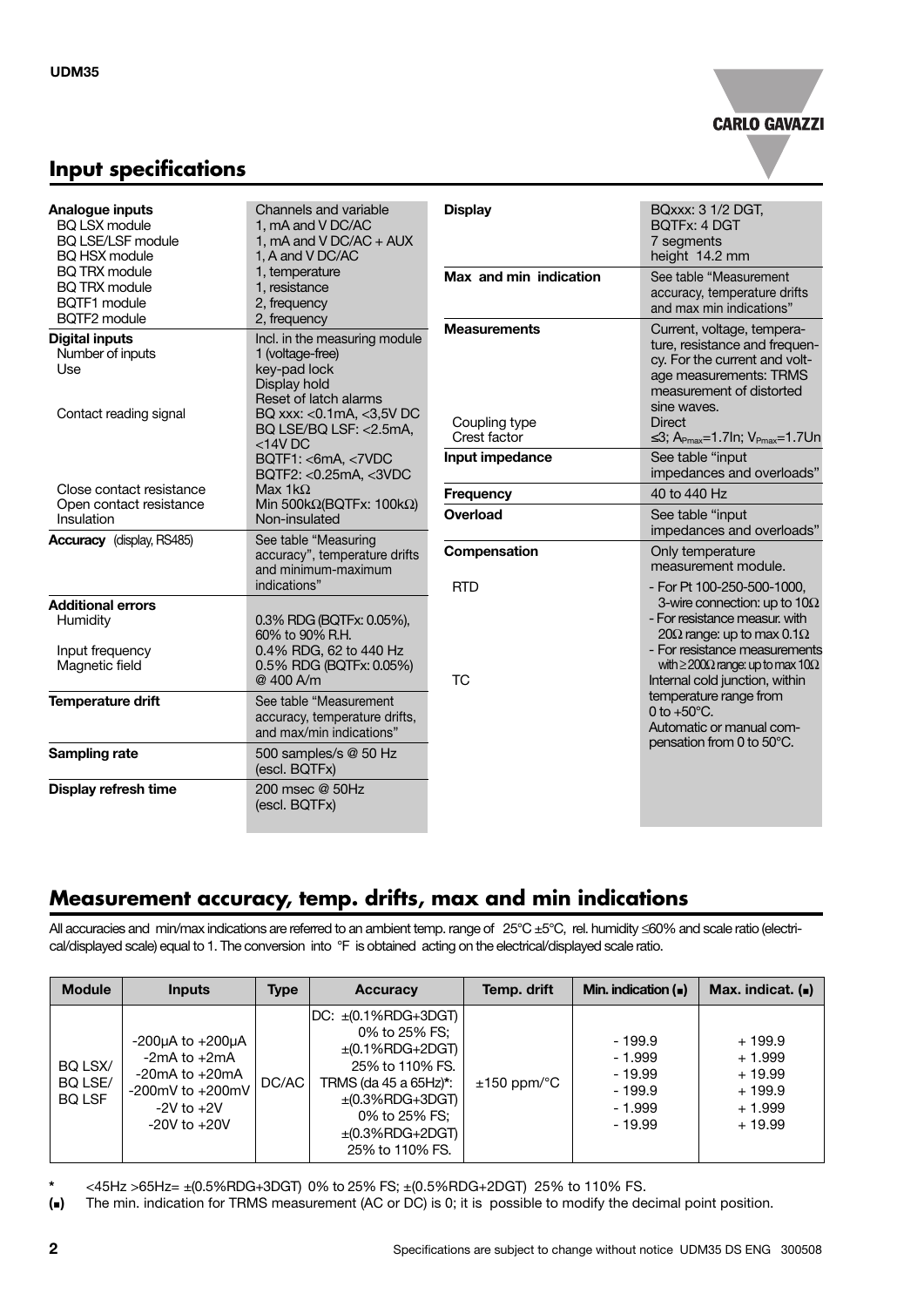

### **Measurement accuracy, temp. drifts, max and min indications (cont.)**

All accuracies and min/max indications are referred to an ambient temp. range of 25°C ±5°C, rel. humidity ≤60% and scale ratio (electrical/displayed scale) equal to 1. The conversion into °F is obtained acting on the electrical/displayed scale ratio.

| <b>Module</b>                      | <b>Inputs</b>                                                                                                                                                                                                                                                                                                                                                                   | <b>Type</b>                                    | <b>Accuracy</b>                                                                                                                                                                                                                              | Temp. drift                | Min. indication $($                                                                                                                                                          | Max. indicat. $($                                                                                                                                                                                       |
|------------------------------------|---------------------------------------------------------------------------------------------------------------------------------------------------------------------------------------------------------------------------------------------------------------------------------------------------------------------------------------------------------------------------------|------------------------------------------------|----------------------------------------------------------------------------------------------------------------------------------------------------------------------------------------------------------------------------------------------|----------------------------|------------------------------------------------------------------------------------------------------------------------------------------------------------------------------|---------------------------------------------------------------------------------------------------------------------------------------------------------------------------------------------------------|
| <b>BO HSX</b>                      | $-200$ mA to $+200$ mA<br>$-2A$ to $+2A$<br>$-5A$ to $+5A$<br>$-20V$ to $+20V$<br>$-200V$ to $+200V$<br>$-500V$ to $+500V$                                                                                                                                                                                                                                                      | DC/AC                                          | $DC: \pm (0.1\%RDG + 3DGT)$<br>0% to 25% FS:<br>$\pm (0.1\%$ RDG+2DGT)<br>25% to 110% FS.<br>TRMS (45 to 65Hz)*:<br>$\pm$ (0.3%RDG+3DGT)<br>0% to 25% FS:<br>$\pm$ (0.3%RDG+2DGT)<br>25% to 110% FS.                                         | $\pm 150$ ppm/ $\degree$ C | - 199.9<br>$-1.999$<br>$-5.00$<br>$-19.99$<br>$-199.9$<br>$-500$                                                                                                             | $+199.9$<br>$+1.999$<br>$+5.00$<br>$+19.99$<br>$+199.9$<br>$+500$                                                                                                                                       |
| <b>BQ TRX</b><br>Thermo-<br>couple | $-50^{\circ}$ C to $+760^{\circ}$ C<br>-58 $\degree$ F to +1400 $\degree$ F<br>$-200^{\circ}$ C to $+1260^{\circ}$ C<br>$-328$ °F to $+2300$ °F<br>$-200^{\circ}$ C to $+1000^{\circ}$ C<br>$-328^{\circ}$ F to $+1832^{\circ}$ F<br>$-50^{\circ}$ C to $+1750^{\circ}$ C<br>$-58^{\circ}$ F to $+3182^{\circ}$ F<br>-200 $^{\circ}$ C to +400 $^{\circ}$ C<br>-328°F to +752°F | J<br>J<br>K<br>K<br>E<br>E<br>S<br>S<br>Τ<br>т | $\pm$ (0.2%RDG+1DGT)<br>$\pm$ (0.2%RDG+2DGT)<br>$\pm$ (0.2%RDG+2DGT)<br>$\pm$ (0.2%RDG+4DGT)<br>$\pm$ (0.2%RDG+2DGT)<br>$\pm$ (0.2%RDG+4DGT)<br>$\pm$ (0.2%RDG+2DGT)<br>$\pm$ (0.2%RDG+4DGT)<br>$\pm$ (0.2%RDG+2DGT)<br>$\pm$ (0.2%RDG+4DGT) | $±150$ ppm/ $°C$           | $-50^{\circ}$ C<br>- 58°F<br>$-200^{\circ}$ C<br>$-328^{\circ}F$<br>$-200^{\circ}$ C<br>$-328^{\circ}F$<br>$-50^{\circ}$ C<br>$-58^{\circ}$ F<br>$-200^{\circ}$ C<br>- 328°F | $+760^{\circ}$ C<br>$+1400^{\circ}F$<br>$+1260^{\circ}$ C<br>$+2300^{\circ}$ F<br>$+1000^{\circ}$ C<br>$+1832^{\circ}F$<br>$+1750^{\circ}$ C<br>$+3182^{\circ}F$<br>$+400^{\circ}$ C<br>$+752^{\circ}F$ |

**\*** <45Hz >65Hz= ±(0.5%RDG+3DGT) 0% to 25% FS; ±(0.5%RDG+2DGT) 25% to 110% FS.

**(**<**)** The min. indication for TRMS measurement (AC or DC) is 0; it is possible to modify the decimal point position.

| <b>Module</b>                               | <b>Inputs</b>                                                                                                                                                                                                                                                                                                                                                                                                                                              | <b>Type</b>                                                                                                       | <b>Accuracy</b>                                                                                                                                                                                                                                                                                                | Temp. drift      | Min. indication                                                                                                                    | Max. indicat.                                                                                                                         |
|---------------------------------------------|------------------------------------------------------------------------------------------------------------------------------------------------------------------------------------------------------------------------------------------------------------------------------------------------------------------------------------------------------------------------------------------------------------------------------------------------------------|-------------------------------------------------------------------------------------------------------------------|----------------------------------------------------------------------------------------------------------------------------------------------------------------------------------------------------------------------------------------------------------------------------------------------------------------|------------------|------------------------------------------------------------------------------------------------------------------------------------|---------------------------------------------------------------------------------------------------------------------------------------|
| <b>BQ TRX</b><br>Ther-<br>moresis-<br>tance | -200 $^{\circ}$ C to +850 $^{\circ}$ C<br>$-328^{\circ}$ F to $+1562^{\circ}$ F<br>$-200.0^{\circ}$ C to $+200.0^{\circ}$ C<br>-328°F to+392°F<br>$-200.0^{\circ}$ C to $+200.0^{\circ}$ C<br>$-328^{\circ}$ F to $+392^{\circ}$ F<br>$-200.0^{\circ}$ C to $+200.0^{\circ}$ C<br>$-328^{\circ}$ F to $+392^{\circ}$ F<br>-200.0 $^{\circ}$ C to +200.0 $^{\circ}$ C<br>-328°F to $+392$ °F<br>-60 $^{\circ}$ C to +180 $^{\circ}$ C<br>-76°F to $+356$ °F | Pt100<br>Pt100<br>Pt100<br>Pt100<br>Pt250<br>Pt250<br>Pt500<br>Pt500<br>Pt1000<br>Pt1000<br><b>Ni100</b><br>Ni100 | $\pm$ (0.2%RDG +2DGT)<br>$\pm$ (0.2%RDG +4DGT)<br>$\pm$ (0.5%RDG +5DGT)<br>$\pm (0.5\%$ RDG +5DGT)<br>$\pm$ (0.5%RDG +5DGT)<br>$\pm$ (0.5%RDG +5DGT)<br>$\pm$ (0.5%RDG +5DGT)<br>$\pm$ (0.5%RDG +5DGT)<br>$\pm$ (0.5%RDG +5DGT)<br>$\pm$ (0.5%RDG +5DGT)<br>$\pm (0.5\%$ RDG +1DGT)<br>$\pm (0.5\%$ RDG +2DGT) | $±150$ ppm/ $°C$ | $-200$<br>$-328$<br>$-200.0$<br>$-328.0$<br>$-200.0$<br>$-328.0$<br>$-200.0$<br>$-328.0$<br>$-200.0$<br>$-328.0$<br>$-60$<br>$-76$ | $+850$<br>$+1562$<br>$+200.0$<br>$+392.0$<br>$+200.0$<br>$+392.0$<br>$+200.0$<br>$+392.0$<br>$+200.0$<br>$+392.0$<br>$+180$<br>$+356$ |
| <b>BQ TRX</b><br>Resis-<br>tance            | 0 to 20 $\Omega$<br>0 to 200 $\Omega$<br>0 to 2000 $\Omega$<br>0 to 20,00 $k\Omega$                                                                                                                                                                                                                                                                                                                                                                        |                                                                                                                   | $\pm$ (0.2%RDG+2DGT)<br>25% to 110% FS<br>$\pm$ (0.2%RDG+3DGT)<br>0% to 25% FS                                                                                                                                                                                                                                 | $±150$ ppm/ $°C$ | $\mathbf{0}$<br>0<br>0<br>0                                                                                                        | $19.99$ ( $\blacksquare$ )<br>$199.9$ ( $\blacksquare$ )<br>1999(<br>$19.99$ ( $\blacksquare$ )                                       |
| BQ TF1                                      | NPN (DC)<br>PNP (DC)<br>NAMUR (DC)<br>TTL (DC)<br>Free of voltage con-<br>tact (DC)                                                                                                                                                                                                                                                                                                                                                                        |                                                                                                                   | 0.001% RDG<br>$±3$ digit                                                                                                                                                                                                                                                                                       | $± 50$ ppm/ $°C$ | $0.000$ (*)<br>$00.00$ (*)<br>$000.0$ (*)<br>0000 $(*)$                                                                            | 9.999<br>99.99<br>999.9<br>9999                                                                                                       |
| BQ TF <sub>2</sub>                          | Pick-up (AC)<br>Voltage (AC) up to<br>100VAC<br>Voltage (AC) up to<br>500VAC                                                                                                                                                                                                                                                                                                                                                                               |                                                                                                                   | 0.001% RDG<br>$±3$ digit                                                                                                                                                                                                                                                                                       | $± 50$ ppm/ $°C$ | $0.000$ (*)<br>$00.00$ (*)<br>$000.0$ (*)<br>0000 $(*)$                                                                            | 9.999<br>99.99<br>999.9<br>9999                                                                                                       |

**(**<**)** It is possible to modify the decimal point position.

**(\*)** The min indication is -9.99999, ..., -999999 in case of "rotation speed detection" function

Specifications are subject to change without notice UDM35 DS ENG 300508 **3**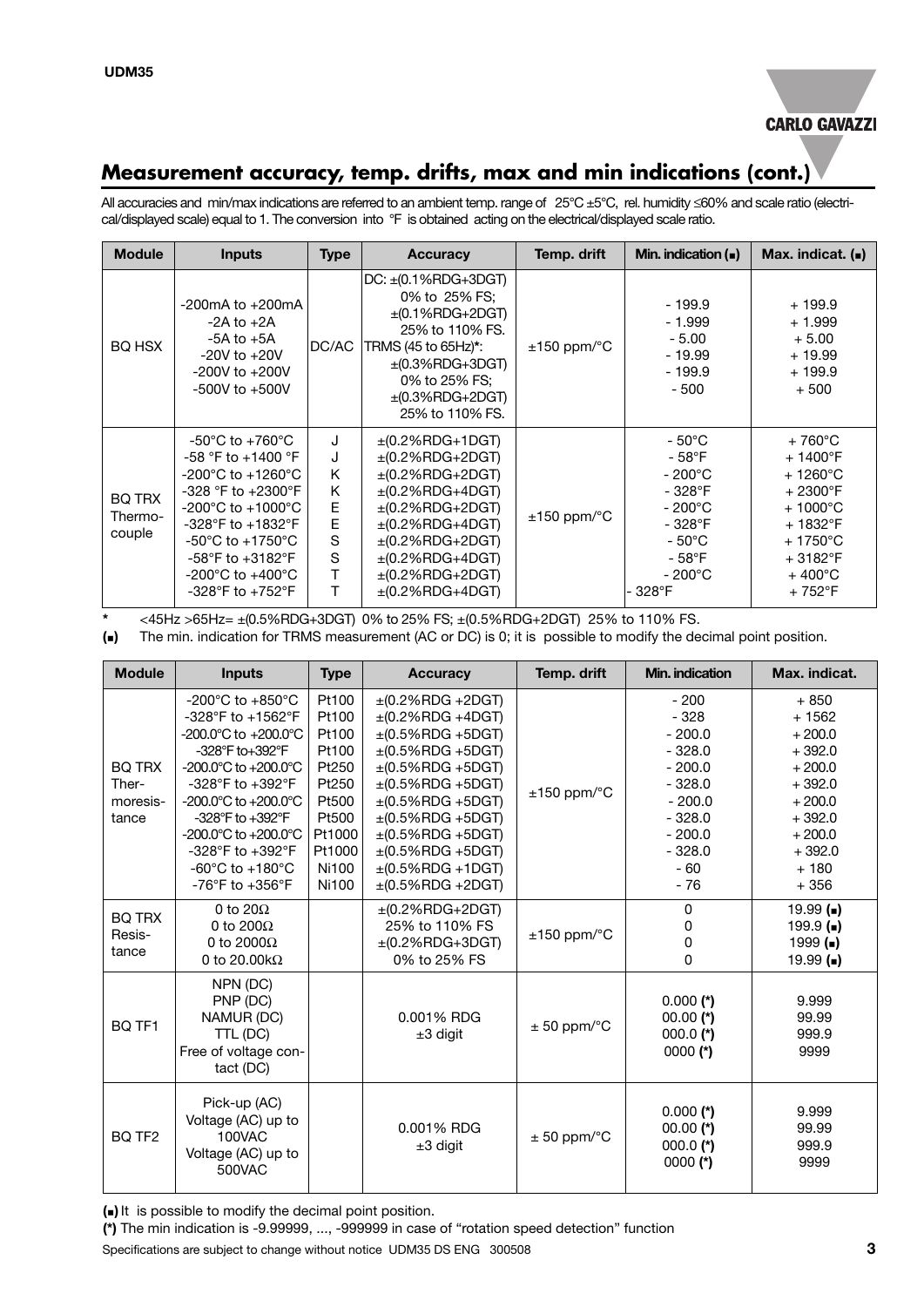

# **Input impedances and overloads**

| <b>Module</b>                          | <b>Inputs</b>                                                                                                                                                                                                                                                                                | <b>Type</b>                                                                                    | Impedance                                                                                                                  | <b>Overload (continuous)</b>                                       | <b>Overloads (1s)</b>                                             |
|----------------------------------------|----------------------------------------------------------------------------------------------------------------------------------------------------------------------------------------------------------------------------------------------------------------------------------------------|------------------------------------------------------------------------------------------------|----------------------------------------------------------------------------------------------------------------------------|--------------------------------------------------------------------|-------------------------------------------------------------------|
| BQ LSX/<br>BQ LSE/<br><b>BQ LSF</b>    | -200 $\mu$ A to +200 $\mu$ A<br>-2mA to +2mA<br>-20 $mA$ to $+20mA$<br>-200mV to +200mV<br>$-2V$ to $+2V$<br>-20V to $+20V$                                                                                                                                                                  | DC/AC<br>DC/AC<br>DC/AC<br>DC/AC<br>DC/AC<br>DC/AC                                             | ≤2,2kΩ<br>$\leq$ 22 $\Omega$<br>$\leq$ 22 $\Omega$<br>$\geq$ 2,2k $\Omega$<br>$\geq$ 200k $\Omega$<br>$\geq$ 200k $\Omega$ | 5mA<br>50 <sub>m</sub> A<br>50 <sub>m</sub> A<br>10V<br>50V<br>50V | 10 <sub>m</sub> A<br>150mA<br>150mA<br><b>20V</b><br>100V<br>100V |
| <b>BQ HSX</b>                          | -200 $mA$ to +200 $mA$<br>$-2A$ to $+2A$<br>$-5A$ to $+5A$<br>-20V to $+20V$<br>-200V to +200V<br>-500V to +500V                                                                                                                                                                             | DC/AC<br>DC/AC<br>DC/AC<br>DC/AC<br>DC/AC<br>DC/AC                                             | $≤1Ω$<br>≤0.012Ω<br>≤0.012Ω<br>$\geq$ M $\Omega$<br>$\geq$ M $\Omega$<br>$\geq$ M $\Omega$                                 | 0.8A<br>7.5A<br>7.5A<br>750V<br>750V<br>750V                       | 1A<br>100A<br>100A<br>1000V<br>1000V<br>1000V                     |
| <b>BQ TRX</b><br>Thermo-<br>couple     | -50 $\mathrm{^{\circ}C}$ to +760 $\mathrm{^{\circ}C}$<br>-58 °F to +1400 °F<br>-200°C to +1260°C<br>-328 °F to +2300°F<br>-200 $^{\circ}$ C to +1000 $^{\circ}$ C<br>-328°F to +1832°F<br>-50°C to +1750°C<br>-58°F to +3182°F<br>-200 $^{\circ}$ C to +400 $^{\circ}$ C<br>-328°F to +752°F | J<br>J<br>Κ<br>Κ<br>E<br>E<br>$\mathbf S$<br>S<br>T<br>T                                       | $I_{LK}$ <0.5 $\mu$ A                                                                                                      | Max 5V                                                             | Max 10V                                                           |
| <b>BQ TRX</b><br>Thermo-<br>resistance | -200°C to +850°C<br>-328°F to +1562°F<br>-200.0°C to +200,0°C<br>-328°F to +392°F<br>-200.0°C to +200,0°C<br>-328°F to +392°F<br>-60 $\degree$ C to +180 $\degree$ C<br>-76°F to $+356$ °F                                                                                                   | Pt100<br>Pt100<br>Pt250/Pt100<br>Pt250/Pt100<br>Pt1000/Pt500<br>Pt1000/Pt500<br>Ni100<br>Ni100 | 800µA (*)<br>800µA (*)<br>90 $\mu$ A (*)<br>90µA (*)<br>800µA (*)<br>800µA (*)<br>800µA (*)<br>800µA (*)                   | Max 5V                                                             | Max 10V                                                           |
| <b>BO TRX</b><br>Resistance            | 0 to $20\Omega$<br>0 to $200\Omega$<br>0 to 2000 $\Omega$<br>0 to 20.00 $k\Omega$                                                                                                                                                                                                            |                                                                                                | 800µA (*)<br>90 $\mu$ A (*)<br>800µA (*)<br>90 $\mu$ A (*)                                                                 | Max 5V                                                             | Max 10V                                                           |
| BQ TF1                                 | NPN (DC)<br>PNP (DC)<br>NAMUR (DC)<br>TTL (DC)<br>Free of voltage contact<br>(DC)                                                                                                                                                                                                            |                                                                                                | $600 \Omega$<br>600 $\Omega$<br>600 $\Omega$<br>$600 \Omega$                                                               | 15 VAC/DC<br>15 VAC/DC<br>15 VAC/DC<br>15 VAC/DC<br>15 VAC/DC      | 20 VAC/DC<br>20 VAC/DC<br>20 VAC/DC<br>20 VAC/DC<br>20 VAC/DC     |
| BQ TF <sub>2</sub>                     | Pick-up (AC)<br>Voltage (AC) up to<br>100VAC<br>Voltage (AC) up to<br>500VAC                                                                                                                                                                                                                 |                                                                                                | 220 kΩ<br>950 k $\Omega$                                                                                                   | 120 VAC/DC<br>600 VAC/DC                                           | 200 VAC/DC<br>600 VAC/DC                                          |

**(\*)** Maximum measuring current generated for resistance equal to 0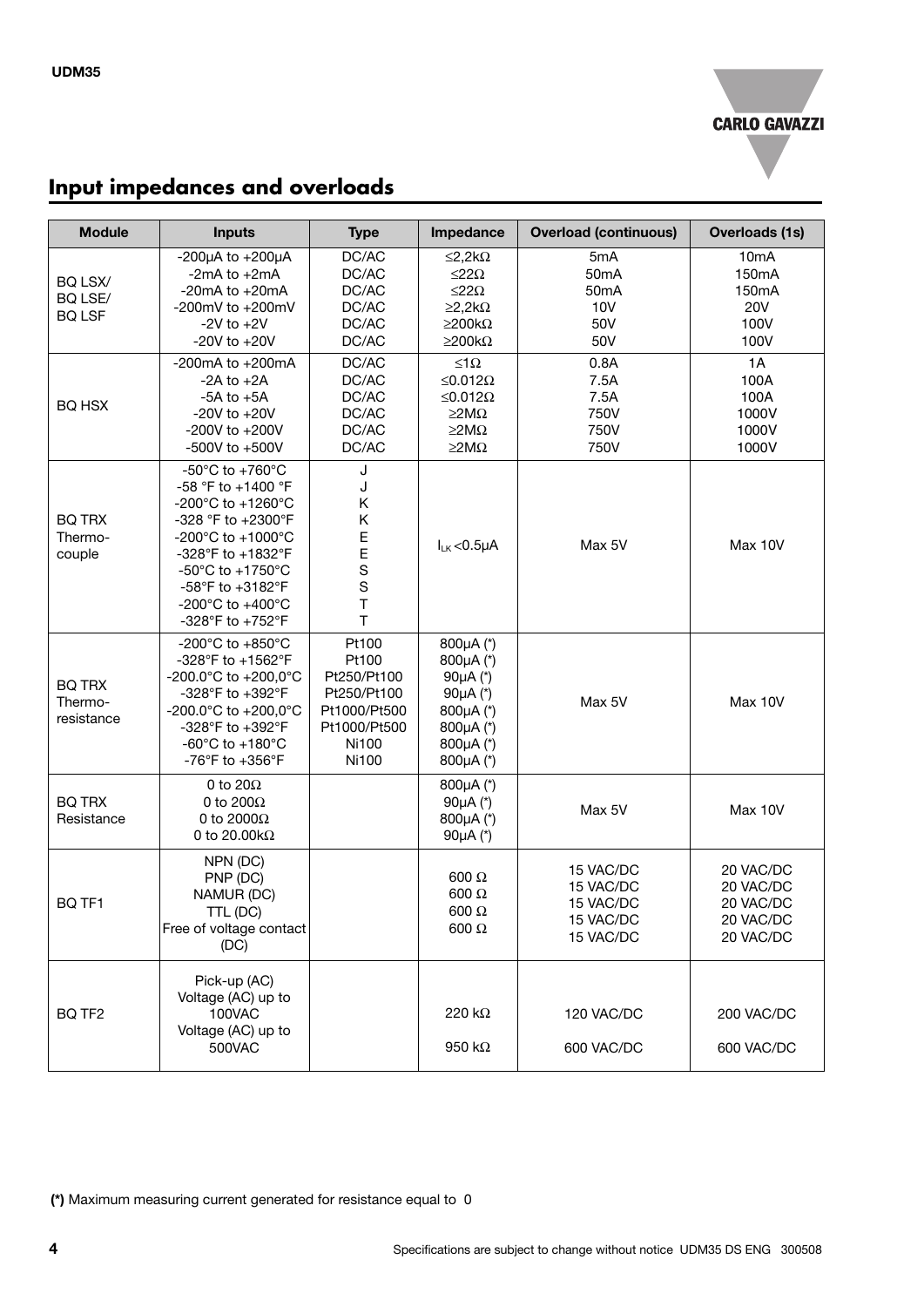

# **Output specifications**

| <b>RS422/RS485</b>              | (on request)<br>Module: BR SX                         | BO R4 (2 relay outputs +   | 2 open collector outputs).                                           |
|---------------------------------|-------------------------------------------------------|----------------------------|----------------------------------------------------------------------|
| Serial output                   | Bidirectional (static and<br>dynamic variables).      | Relay output BO R1, R2, R4 | BO R5 (4 relay outputs)<br><b>Type SPDT</b>                          |
| LED                             | Display of data<br>reception/transmission             |                            | AC 1: 8A, 250VAC<br>DC 12: 5A, 24VDC                                 |
| Connections                     | Multidrop, 2 or 4 wires,                              |                            | AC 15: 2.5A, 250VAC                                                  |
| <b>Distance</b>                 | 1000 m                                                |                            | DC 13: 2.5A, 24VDC                                                   |
| Terminalization                 | Directly on the module                                | Relay output BO R5         | Type SPST (NO)                                                       |
| Addresses                       | by means of jumper<br>1 to 255, selectable            |                            | AC 1:5A, 250VAC<br>DC 12: 3A, 24VDC                                  |
|                                 | by means of key-pad                                   |                            | AC 15: 1,5A, 250VAC                                                  |
| Protocol                        | MODBUS RTU/JBUS                                       |                            | DC 13: 1,5A, 24VDC                                                   |
| Data (bidirectional)            |                                                       | Insulation                 | 4000 V <sub>RMS</sub> output to                                      |
| Dynamic (reading only)          | Measurement, min value<br>max value                   |                            | measuring input,<br>4000 VRMS output to                              |
| Static (reading/writing)        | alarm status<br>All programming parameters,           | Open collector output      | power supply input.<br>NPN transistor type                           |
|                                 | min max reset<br>reset of latch alarm                 |                            | V <sub>ON</sub> 1.2 VDC/ max. 100 mA<br>V <sub>OFF</sub> 30 VDC max. |
| Data format                     | 8 data bit, no parity,                                | Insulation                 | By means of opto-couplers                                            |
|                                 | 1 stop bit                                            |                            | 4000 V <sub>RMS</sub> output to                                      |
| <b>Baud</b> rate                | selectable 4800, 9600, 19200                          |                            | measuring input                                                      |
|                                 | and 38400 bit/s                                       |                            | 4000 V <sub>RMS</sub> output to                                      |
| Insulation                      | By means of opto-couplers                             |                            | power supply input                                                   |
|                                 | 4000 V <sub>ms</sub> output to                        | Analogue output            | (on request)                                                         |
|                                 | measuring inputs                                      |                            | Module: BO AV                                                        |
|                                 | 4000 V <sub>ms</sub> output to                        | Range                      | 0 to 20 mADC, 0 to 10 VDC                                            |
|                                 | power supply input                                    | Scaling factor             | Programmable within the                                              |
| <b>RS232</b>                    | (on request)                                          |                            | entire retransmission range;                                         |
|                                 | Module: BR SY                                         |                            | allows to manage the                                                 |
| Serial output                   | Bidirectional (static and<br>dynamic variables)       |                            | retransmission of all the<br>values from                             |
| Connections                     | 3 wires.                                              |                            | 0 to 20 mA / 0 to 10V                                                |
| Distance                        | max. 15m                                              | Accuracy                   | $\pm$ 0.2% FS (@ 25°C $\pm$ 5°C)                                     |
| Data format                     | 1 start bit, 8 data bit,                              | Response time              | $\leq 10$ ms                                                         |
|                                 | no parity, 1 stop bit                                 | Termperature drift         | $\pm$ 200 ppm/°C                                                     |
| <b>Baud</b> rate                | Selectable 4800, 9600,                                | Load: 20 mA output         | ≤ 700 Ω                                                              |
|                                 | 19200 and 38400 bit/s                                 | 10 V output                | $\geq$ 10 k $\Omega$                                                 |
| Other features                  | Same as RS422/485                                     | Insulation                 | By means of opto-couplers                                            |
| Alarm outputs                   | (on request)                                          |                            | 4000V <sub>ms</sub> output to                                        |
| Alarm type                      | Over-range alarm,                                     |                            | measuring input                                                      |
|                                 | up alarm,                                             |                            | 4000V <sub>ms</sub> output to                                        |
|                                 | down alarm,<br>down alarm with                        | Notes:                     | power supply input                                                   |
|                                 | start-up deactivation                                 |                            | The two outputs cannot be<br>used at the same time.                  |
|                                 | up alarm with latch,                                  | <b>Excitation output</b>   | (on request)                                                         |
|                                 | down alarm with latch                                 | <b>BQ LSE Module</b>       |                                                                      |
| Alarm set-point                 | Adjustable from 0 to 100%                             | Voltage                    | 13 VDC $\pm$ 10%, max. 50 mA                                         |
|                                 | of displayed electric range                           | <b>BQ LSF Module</b>       |                                                                      |
| <b>Hysteresis</b>               | 0 to 100% of displayed range                          | Voltage                    | 25 VDC ±10%, max. 25 mA                                              |
| On-time delay                   | 0 to 255 s<br>0 to 255 s                              | <b>BQTF1 Module</b>        |                                                                      |
| Off-time delay<br>Output status | Selectable: normally energized                        | Voltage 1                  | 8.2VDC ±10%, max 10mA.                                               |
|                                 | /de-energized                                         | Voltage 2                  | 13VDC $\pm$ 10%, max 40mA.                                           |
| Min response time               | 500 ms, with filter excluded,                         | <b>Insulation</b>          | 25V <sub>RMS</sub> output to<br>measuring input                      |
|                                 |                                                       |                            | 4000 VRMs output to                                                  |
| Output channels                 |                                                       |                            |                                                                      |
|                                 | without alarm activation delay<br>1 with module BO R1 |                            |                                                                      |
|                                 | (relay output).                                       |                            | power supply input                                                   |
|                                 | 2, independent with module                            |                            |                                                                      |
|                                 |                                                       |                            |                                                                      |
| BO R2 (2 relay outputs).        |                                                       |                            |                                                                      |
|                                 | 4, independent with module                            |                            |                                                                      |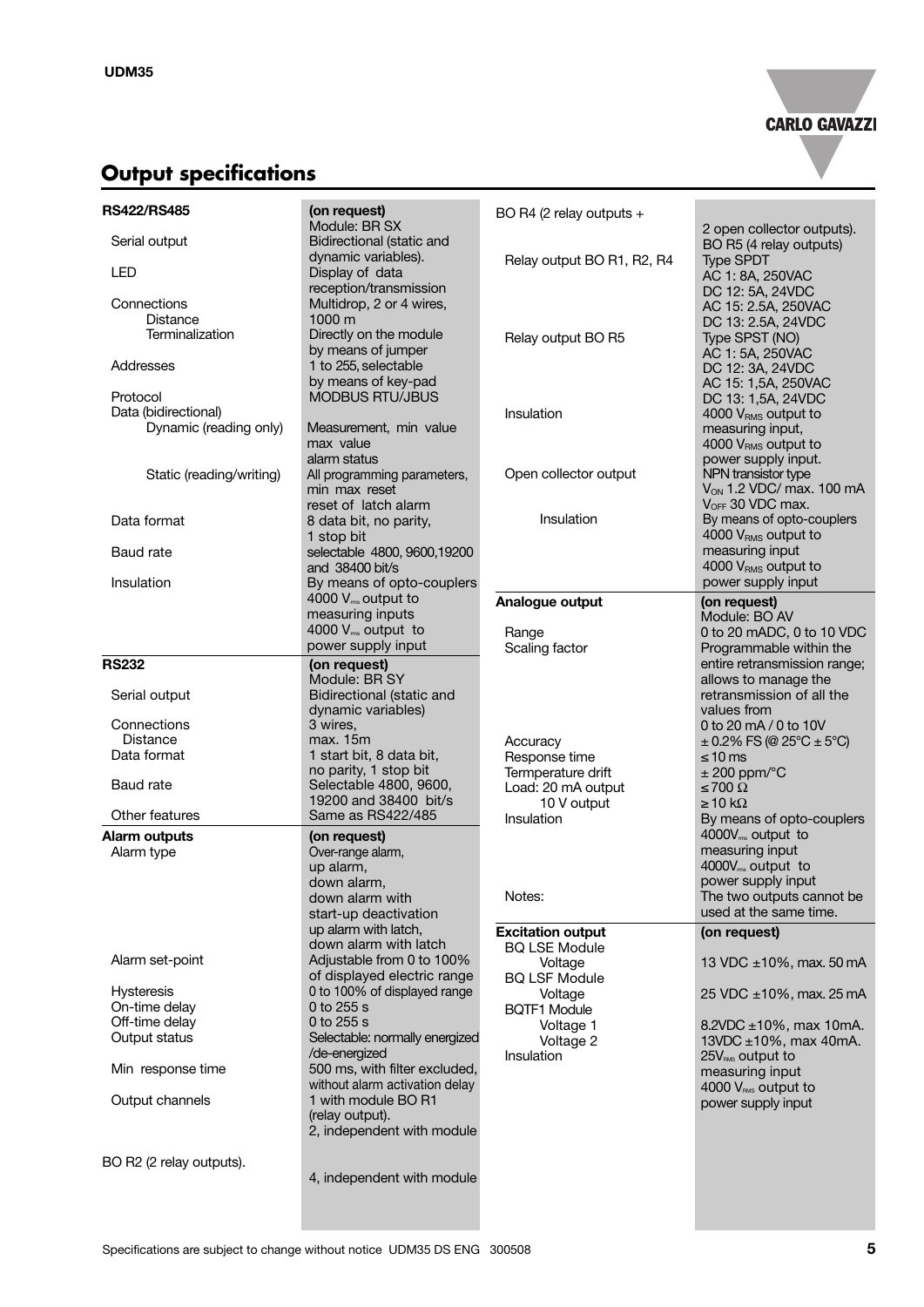

### **Software functions**

| Min / Max storage                         | Automatic storage<br>(in the EEPROM) of the<br>minimum and maximum                                                                                                                                                           | Input engineering unit                          | BQTFx only: programmable<br>among Hz, kHz, rpm, krpm,<br>rph, krph                                                                                                                                                                                  |  |
|-------------------------------------------|------------------------------------------------------------------------------------------------------------------------------------------------------------------------------------------------------------------------------|-------------------------------------------------|-----------------------------------------------------------------------------------------------------------------------------------------------------------------------------------------------------------------------------------------------------|--|
|                                           | measured value from the<br>previous memory reset                                                                                                                                                                             | <b>Diagnostics</b>                              | The display flashes when the                                                                                                                                                                                                                        |  |
| <b>Password</b><br>1st level<br>2nd level | Numeric code max 4 dgt<br>2 levels of data protection.<br>0 to 4999 completly protected.<br>5000 to 9999 access to<br>programming is protected.<br>Alarm set-points are directly<br>programmable from the<br>measuring mode. | Burn-out:<br>ТC<br><b>RTD</b>                   | limits of the display range<br>are exceeded and the data<br>are updated up to 20%<br>of the rated display range.<br>Only temperature inputs<br>Opening of probe's<br>connection: EEE indication<br>Opening of probe's<br>connection: EEE indication |  |
| <b>Measurement selection</b>              | Depending on the module:<br>measuring range and type of<br>probe (resistance, RTD<br>thermoresistance, TC                                                                                                                    | <b>BQTFx</b>                                    | probe's short circuit:<br>-EEE indication.<br><b>Exceeding of frequency</b><br>range: Err indication                                                                                                                                                |  |
|                                           | thermocouple) or measuring                                                                                                                                                                                                   | <b>Digital filter</b>                           |                                                                                                                                                                                                                                                     |  |
| <b>Function (only BQTFx)</b>              | type (TRMS or DC).<br>Displayed functions of                                                                                                                                                                                 | Filter operating range<br>Filtering coefficient | 0 to 9999<br>1 to 32                                                                                                                                                                                                                                |  |
|                                           | channel A and B:<br>F1: scaled value of channel A:<br>F2: 1/A:<br>F3: A-B:<br>F4: (A-B)/B*100;<br>F5: A/B;<br>F6: B/(A+B)+100;<br>F7: rotation sensing.                                                                      | <b>Display selection</b>                        | 3 1/2 DGT or 3 DGT plus<br>dummy zero (BQTFx excluded)<br>4 DGT on BQTFx                                                                                                                                                                            |  |
|                                           |                                                                                                                                                                                                                              | <b>Scaling</b>                                  | Selection of min value<br>of the input range.<br>Selection of max value of<br>the input range.<br>Selection of decimal point                                                                                                                        |  |
| Integration time selection                | Automatic or from 100.0 to<br>999.9 ms only in the current<br>and voltage measurement.<br>(BQTFx excluded)                                                                                                                   |                                                 | position.<br>Selection of min<br>display value.<br>Selection of max display<br>value.                                                                                                                                                               |  |
| <b>Scaling factors</b><br>Operating mode  | Electrical scale compression,<br>displayed scale<br>compression/expansion<br>(max. 2 without filter, up to<br>10 with filter)                                                                                                | <b>UdmSoft</b>                                  | Software for programming<br>UDM35 by means of PC<br>(Windows 95, 98se, ME, XP)<br>by means of serial port<br>RS485 and relevant                                                                                                                     |  |
| Electrical range                          | Programmable within the<br>whole measuring range                                                                                                                                                                             |                                                 | connection cable.<br>The software is available in                                                                                                                                                                                                   |  |
| Decimal point position                    | Programmable within the<br>display range                                                                                                                                                                                     |                                                 | English, Spanish, Italian,<br>German and French. See                                                                                                                                                                                                |  |
| Displayed range of the variable           | Programmable within the<br>display range                                                                                                                                                                                     |                                                 | also "Programming of<br>UDM35 by means of PC".                                                                                                                                                                                                      |  |
| Pulse per revolution                      | BQTFx only: programmable<br>from 1 to 9999                                                                                                                                                                                   |                                                 |                                                                                                                                                                                                                                                     |  |

# **Supply Specifications**

**AC/DC voltage** 90 to 260V (standard)

18 to 60V (on request) **DC voltage only 10** to 28V (on request)

**Energy consumption** ≤ 30VA/12W (90 to 260V) ≤ 20VA/12W (18 to 60V) ≤ 7.5W (10 to 28V)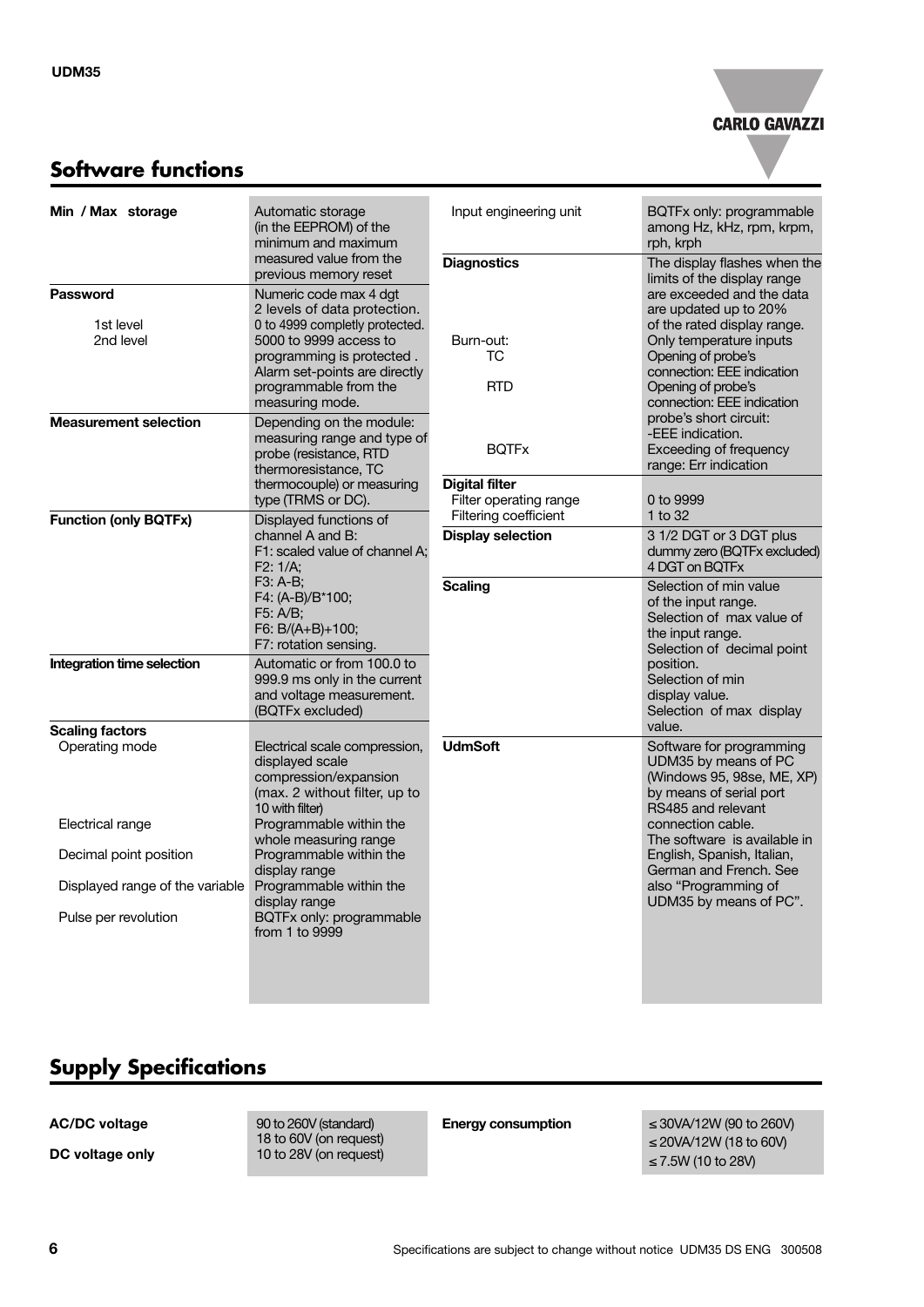

# **General Specifications**

| Operating<br>temperature                       | 0 $^{\circ}$ to 50 $^{\circ}$ C (32 $^{\circ}$ to 122 $^{\circ}$ F)<br>$(H.R. < 90\%$ non-condensing) | <b>Safety Standards</b><br>Safety              | EN 61010-1, IEC 61010-1                                |  |
|------------------------------------------------|-------------------------------------------------------------------------------------------------------|------------------------------------------------|--------------------------------------------------------|--|
| <b>Storage</b><br>temperature                  | $-10^{\circ}$ to 60°C (14° to 140°F)<br>$(H.R. < 90\%$ non-condensing)                                | <b>Connections</b><br>Cable cross-section area | Screw type<br>Max. 2.5 mm <sup>2</sup> ;               |  |
| Insulation reference<br>voltage                | $300$ $V_{RMS}$ to ground<br>$(500V$ input)                                                           |                                                | Min./Max. screws tightening<br>torque: 0.4 Nm / 0.6 Nm |  |
| Insulation                                     | See table "Insulation between"<br>inputs and outputs"                                                 | <b>Housing</b><br><b>Dimensions</b>            | 1/8 DIN, 48 x 96 x 105 mm                              |  |
| Dielectric strength                            | 4000 $V_{\text{RMS}}$ for 1 minute                                                                    | Material                                       | PC-ABS,<br>self-extinguishing: UL 94 V-0               |  |
| <b>Rejection</b><br><b>NMRR</b><br><b>CMRR</b> | 40 dB, 40 to 60 Hz<br>100 dB, 40 to 60 Hz                                                             | <b>Protection degree</b>                       | Front: IP67, NEMA12<br>Connections: IP20               |  |
| <b>EMC</b>                                     |                                                                                                       | Weight                                         | 520 g approx (included all<br>modules and packing)     |  |
|                                                | EN61000-6-2, IEC61000-6-2<br>EN61000-6-3. IEC61000-6-3                                                | <b>Approvals</b>                               | CE, UR, CSA                                            |  |



### **Excitation output Insulation between inputs and outputs**

|                                         | Meas.<br>inputs | Relay<br>output | <b>Static</b><br>output | Analogue<br>output | Serial<br>Port | <b>AUX</b><br>p.supply | 90-260VAC/<br>$DC$ $p$ . supply | 18-60VAC/<br>DC p.supply |
|-----------------------------------------|-----------------|-----------------|-------------------------|--------------------|----------------|------------------------|---------------------------------|--------------------------|
| Meas.<br>inputs                         |                 | 4kV             | 4kV                     | 4kV                | 4kV            | 25V                    | 4kV                             | 4kV                      |
| Relay<br>Output                         | 4kV             |                 | 2kV                     | 4kV                | 4kV            | 4kV                    | 4kV                             | 4kV                      |
| <b>Static</b><br>Output                 | 4kV             | 2kV             |                         | 4kV                | 4kV            | 4kV                    | 4kV                             | 4kV                      |
| Analogue<br>Output                      | 4kV             | 4kV             | 4kV                     |                    | 4kV            | 4kV                    | 4kV                             | 4kV                      |
| Serial<br>Port                          | 4kV             | 4kV             | 4kV                     | 4kV                |                | 4kV                    | 4kV                             | 4kV                      |
| <b>AUX</b><br>p.supply                  | <b>25V</b>      | 4kV             | 4kV                     | 4kV                | 4kV            |                        | 4kV                             | 4kV                      |
| 90-260VAC/<br>$DC$ $p$ $\alpha$ $p$ $q$ | 4kV             | 4kV             | 4kV                     | 4kV                | 4kV            | 4kV                    |                                 | $\overline{\phantom{0}}$ |
| 18-60VAC/<br>$DCD$ , supply             | 4kV             | 4kV             | 4kV                     | 4kV                | 4kV            | 4kV                    |                                 | -                        |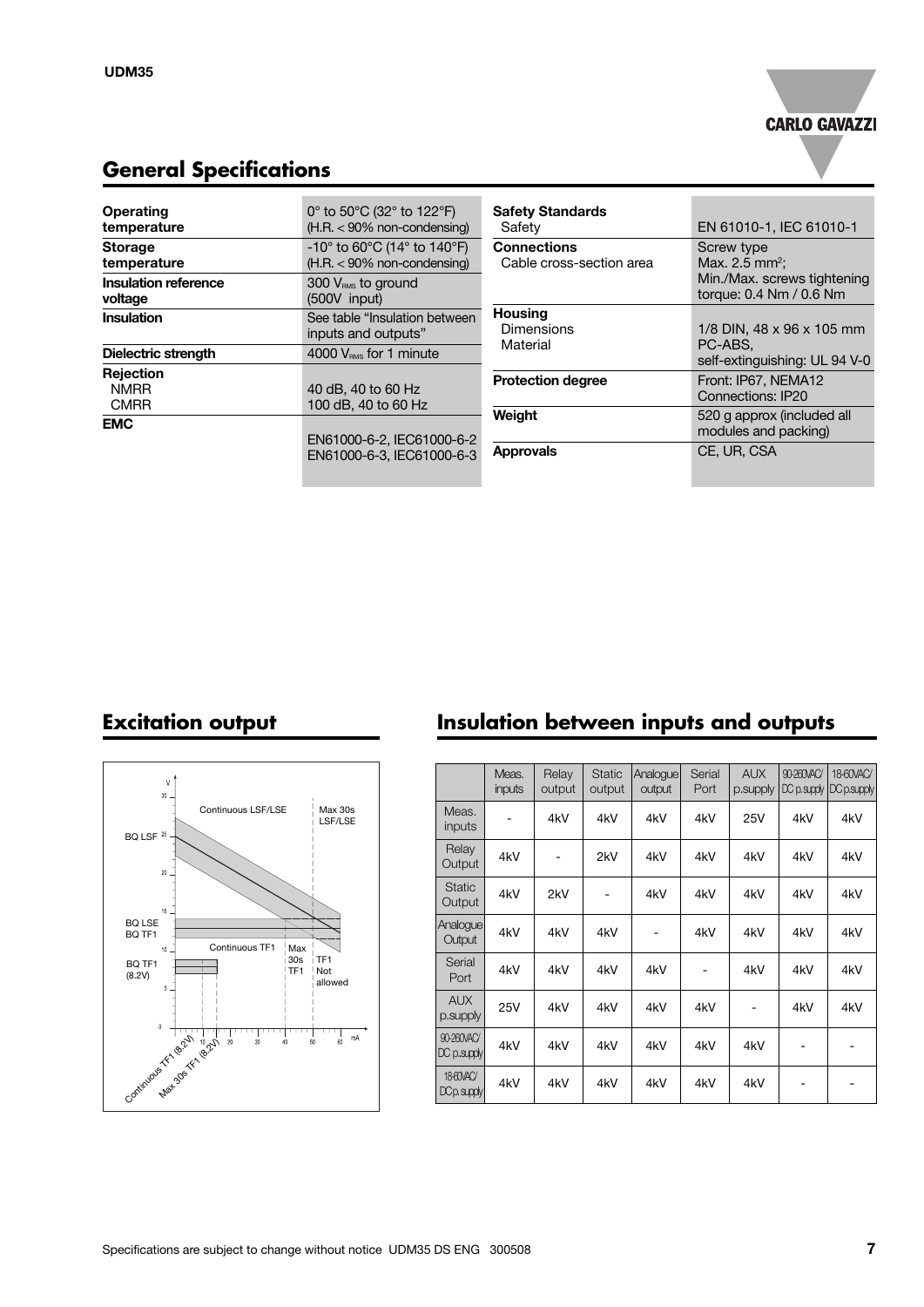

| <b>Type</b>                                                          | N. of<br>channels | <b>Ordering code</b>            |
|----------------------------------------------------------------------|-------------------|---------------------------------|
| UDM35 main unit                                                      |                   | <b>BD35</b>                     |
| $DC/AC$ input: $200\mu A$ , $2mA$ , $20mA$ ,<br>200mA, 2V, 20V       | 1                 | <b>BO LSX</b>                   |
| DC/AC input: 200µA, 2mA, 20mA,<br>200mA, 2V, 20V + excitation output | 1                 | <b>BQ LSE/</b><br><b>BQ LSF</b> |
| DC/AC input: 200mA, 2A, 5A,<br>20V, 200V, 500V                       | 1                 | <b>BQ HSX</b>                   |
| Input: 20Ω, 200Ω, 2kΩ, 20kΩ                                          | 1                 | <b>BO TRX</b>                   |
| TC: J-K-S-T-E, Pt100-250-500-<br>1000                                | 1                 | <b>BQ TRX</b>                   |
| Pulse signals input: 0.001Hz to<br>50kHz for DC signals              | 2                 | BQ TF1                          |
| Pulse signals input: 0.001Hz to<br>50kHz for AC signals              | $\overline{2}$    | BO TF <sub>2</sub>              |
| Analogue output 0 to 20mA, 0 to<br>10VDC                             | 1                 | <b>BO AV</b>                    |
| Relay output                                                         | 1                 | <b>BO R1</b>                    |
| Relay output                                                         | 2                 | <b>BO R2</b>                    |
| Outputs: 2 relays + 2 open collec-<br>tors                           | 4                 | BO R4                           |
| Relay output                                                         | 4                 | <b>BO R5</b>                    |
| RS485 Serial Port                                                    | 1                 | <b>BR SX</b>                    |
| RS232 Serial Port                                                    | 1                 | <b>BRSY</b>                     |
| Power supply 18 to 60V AC/DC                                         |                   | BP L                            |
| Power supply 90 to 260V AC/DC                                        |                   | BP H                            |
| Power supply 10 to 28V DC                                            |                   | BP <sub>3</sub>                 |

### **Available modules Possible module combinations**

| <b>Basic Unit</b>                                      | Slot A Slot B Slot C Slot D |  |
|--------------------------------------------------------|-----------------------------|--|
| Measuring inputs: LSX, LSE,<br>LSF, HSX, TRX, TF1, TF2 |                             |  |
| RS485 Serial port: SX                                  |                             |  |
| RS232 Serial port: SY                                  |                             |  |
| Analogue output: AV (*)                                |                             |  |
| Relay outputs and/or open<br>collector: R1, R2, R4, R5 |                             |  |
| Power supply: H, L, 3                                  |                             |  |

(\*) Up to 1 module max.

### **Used calculation formulas**

Only for TRMS Measurements

Instantaneous effective voltage (TRMS)

Instantaneous effective current (TRMS)

$$
V_1 = \sqrt{\frac{1}{n} \cdot \sum_{1}^{n} (V_1)^2}
$$

$$
A_1 = \sqrt{\frac{1}{n} \cdot \sum_{1}^{n} (A_1)^2}
$$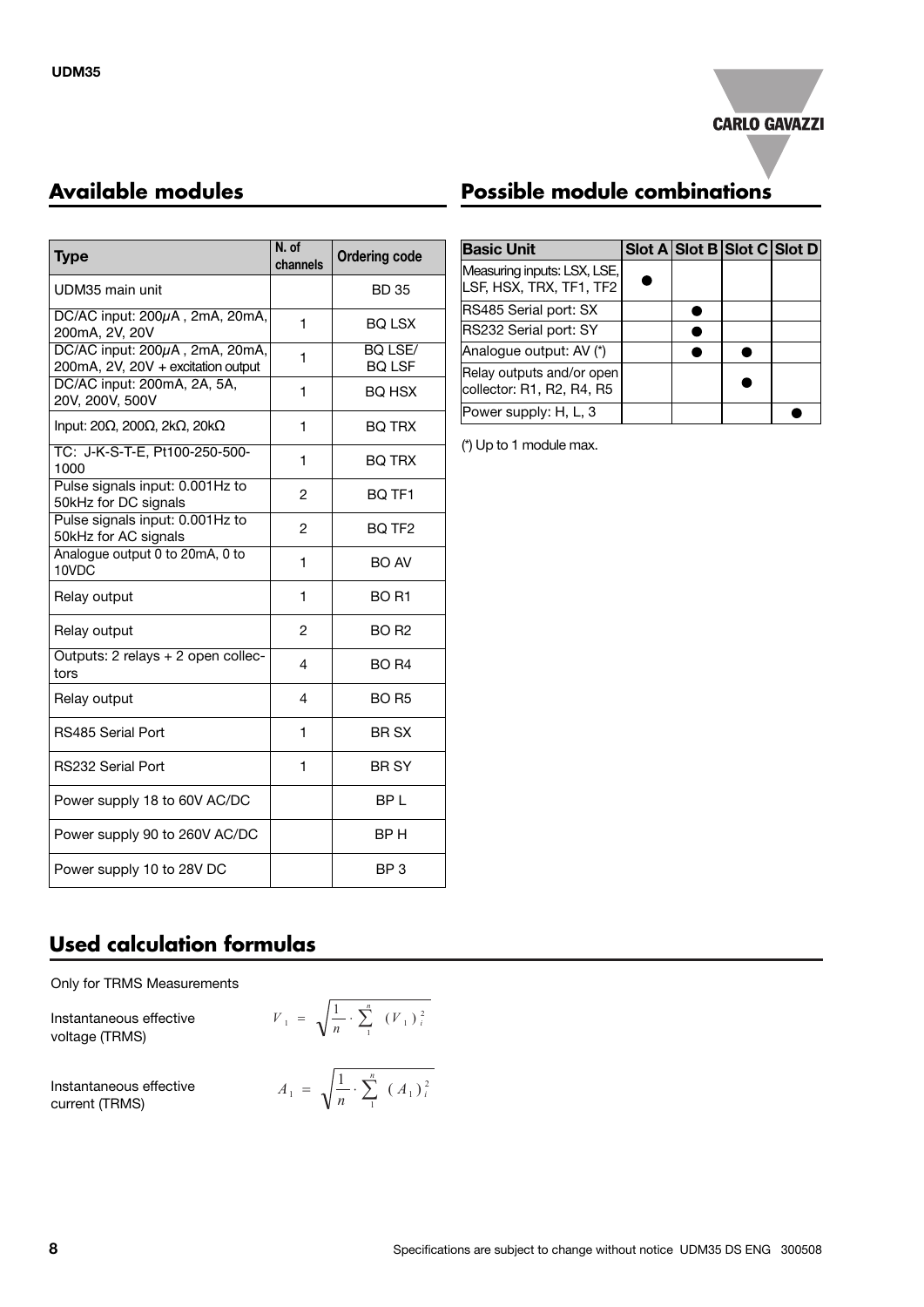

### **Wiring diagrams**

#### **Process signal wiring diagrams**



Probe power supply Probe Signal output Probe  $AUX + 5$ + Vdc Probe power supply  $\sigma$ <sup>6</sup>  $CMD$  $CMD$ - Voltage measurements 3-wire connection to probe





#### **Wirings for high-level signals**

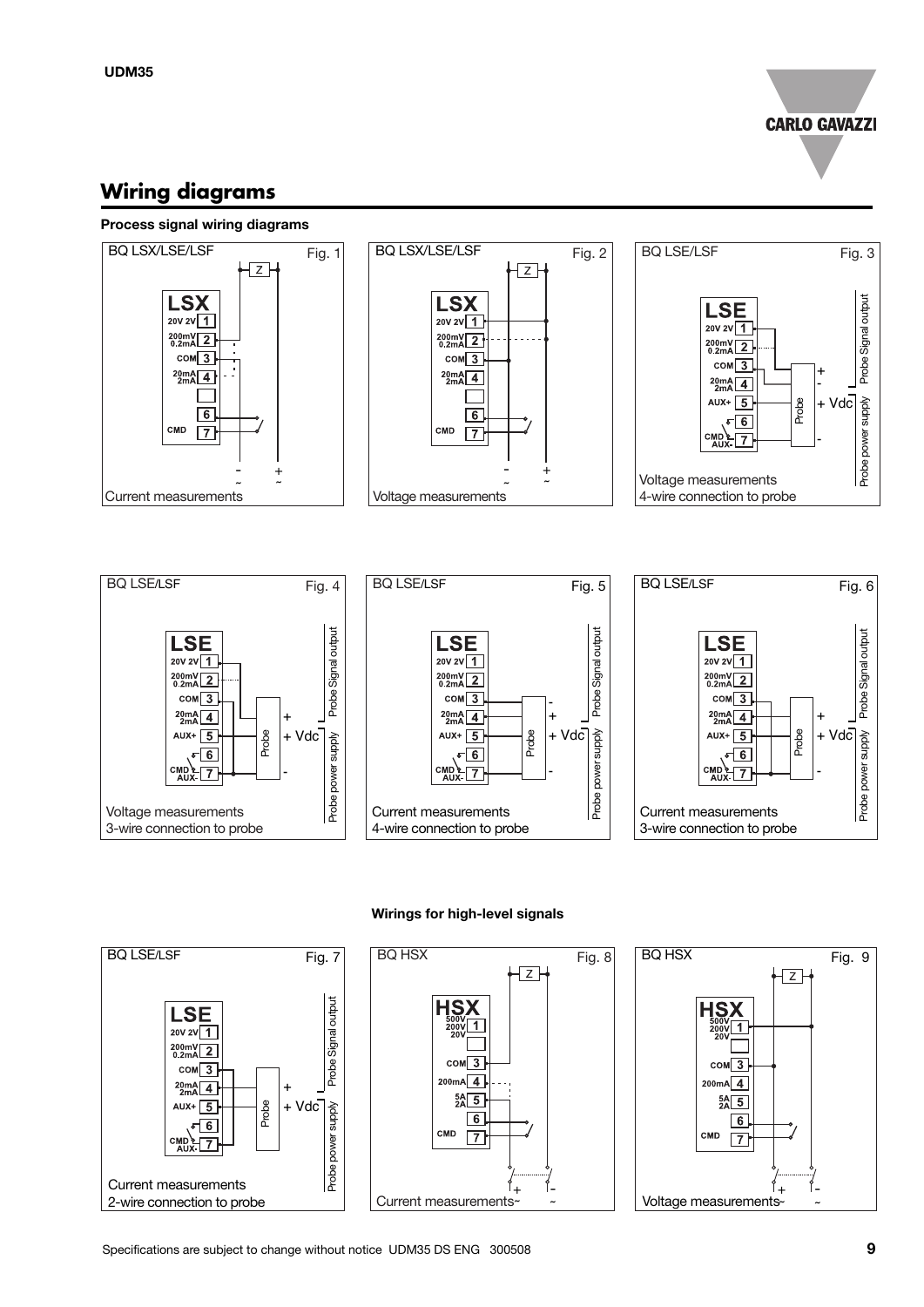

## **Wiring diagrams (cont.)**

#### **Wiring diagrams for temperature measurements**



#### **Wiring diagrams for frequency measurements**



**10** Specifications are subject to change without notice UDM35 DS ENG 300508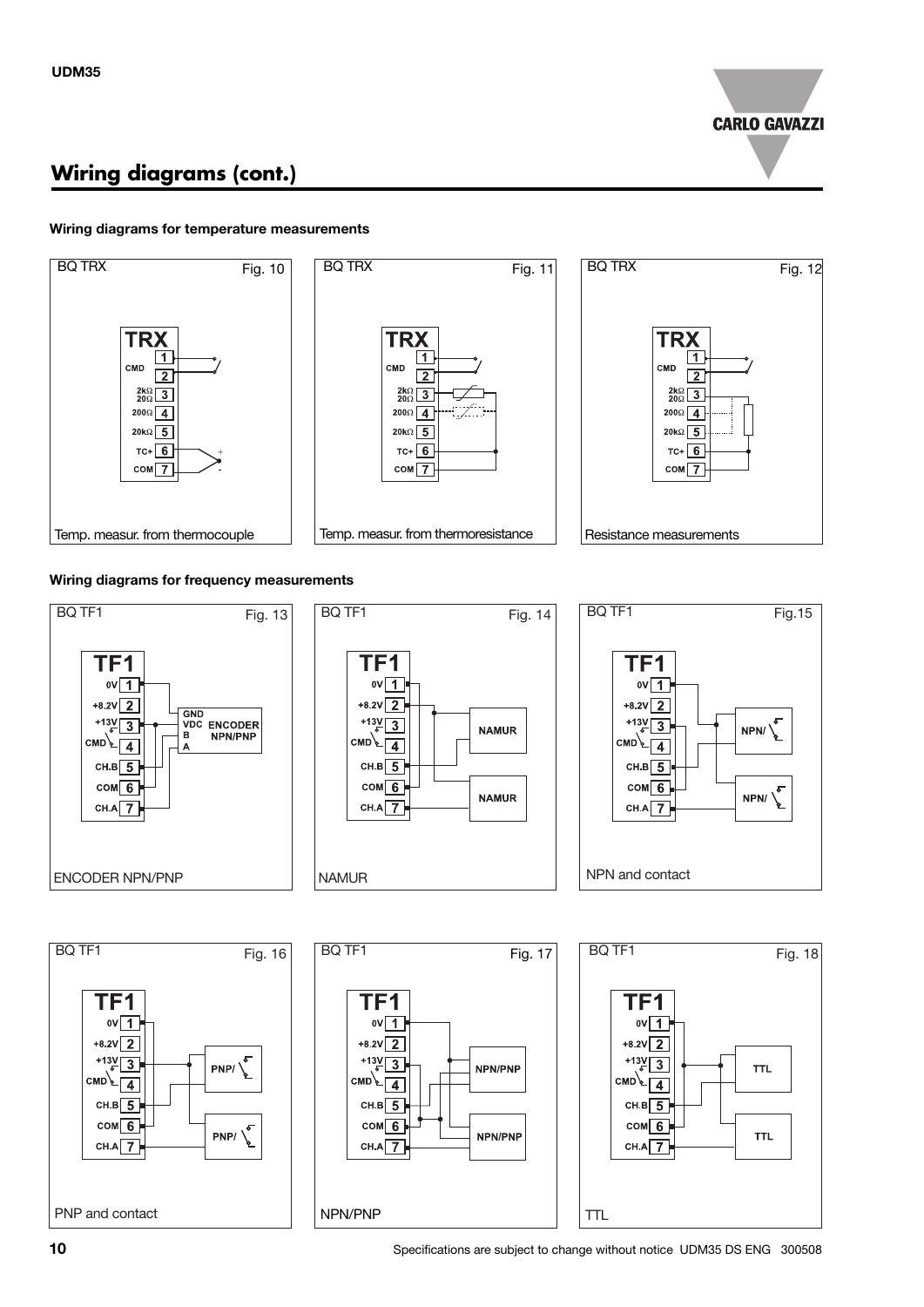**CARLO GAVAZZI** 

### **Wiring diagrams (cont.)**



### **Wiring diagrams of optional modules**





**BO R5: 4 relay outputs**

Specifications are subject to change without notice UDM35 DS ENG 300508 **11**

**(10V, 20mA DC)**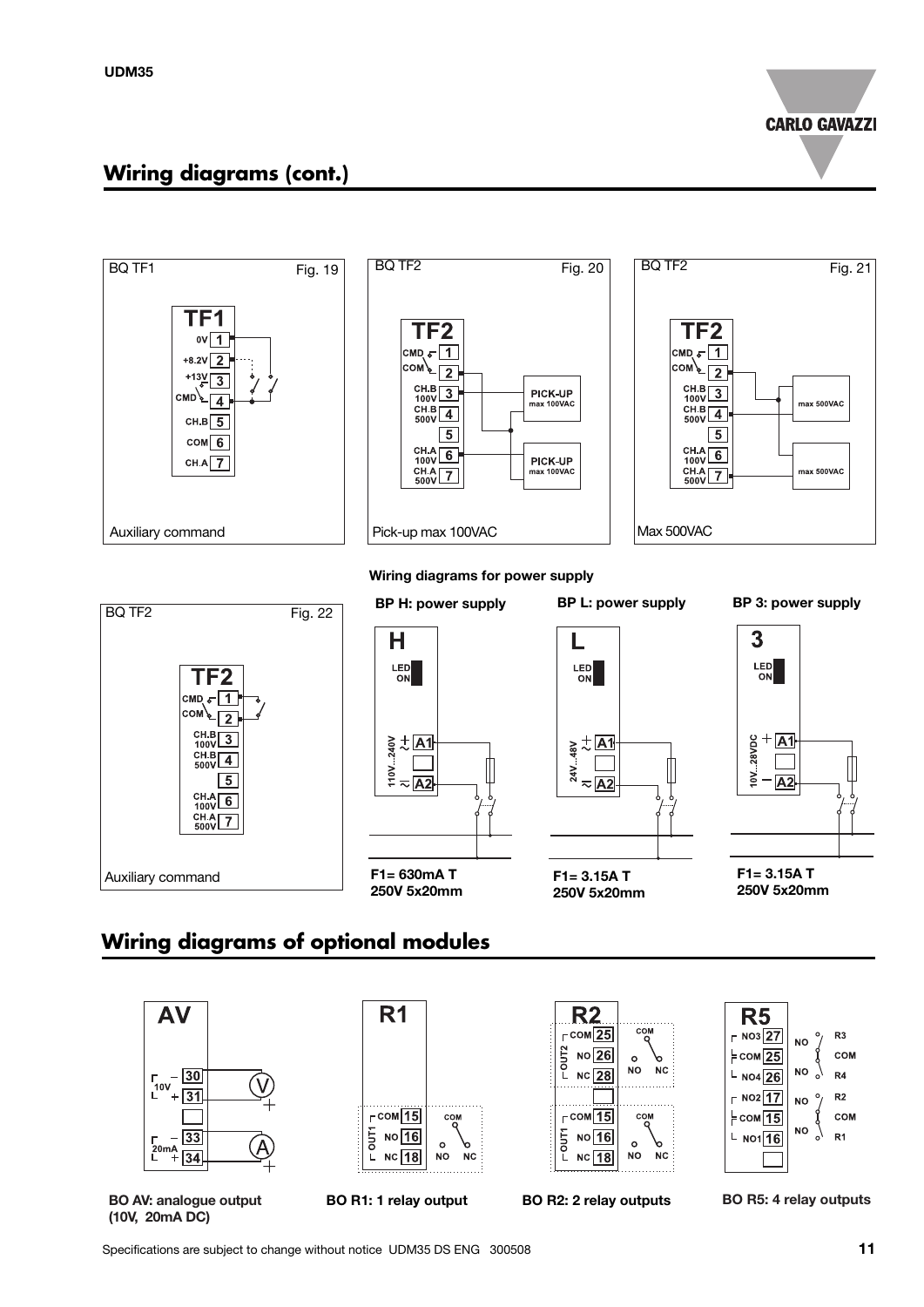

## **Wiring diagrams of optional modules (cont.)**





**BO SY:** RS232 direct connection to PC by means of COM port. RS232 has no terminalization.

**BO R4: dual relay output + dual open collector output:** the load resistances (Rc) must be designed so that the close contact current is lower than 100mA; the VDC voltage must be lower than or equal to 30VDC.

VDC: power supply output

Vo+: positive output (open collector transistor). GND: ground (open collector transistor).



**BR SX: RS485 4-wire connection:** additional devices provided with RS485 port (indicated as RS1,2,3...N) are connected in parallel. The termination of the serial port is carried out only on the last instrument of the network. The serial module is provided with a jumper for the termination of the RS485 network as shown in the figure above.

**Note:** particular types of cables or plants may require an external termination. For the network connections use twisted cable type AWG26.

### **Programming UDM35 by means of PC**



UDM35 is programmable by PC by means of the UdmSoft software (available on request). The user can program all parameters of UDM35 that will be subsequently uploaded and set in the instrument by the RS485 network (BRSX). Should UDM35 be without the RS485 serial module, all programming parameters will be uploaded and set in the instrument by the RS232 auxiliary serial connection (1) located on the side of the measuring input module using the special connection cable (2) available on request, as shown in the figures on the left. It is also possible to program the instrument using the dot connector (1) by means of the HyperTerminal Windows functions of a PC.

**Note:** the RS232 auxiliary port IS NOT insulated from the measuring inputs.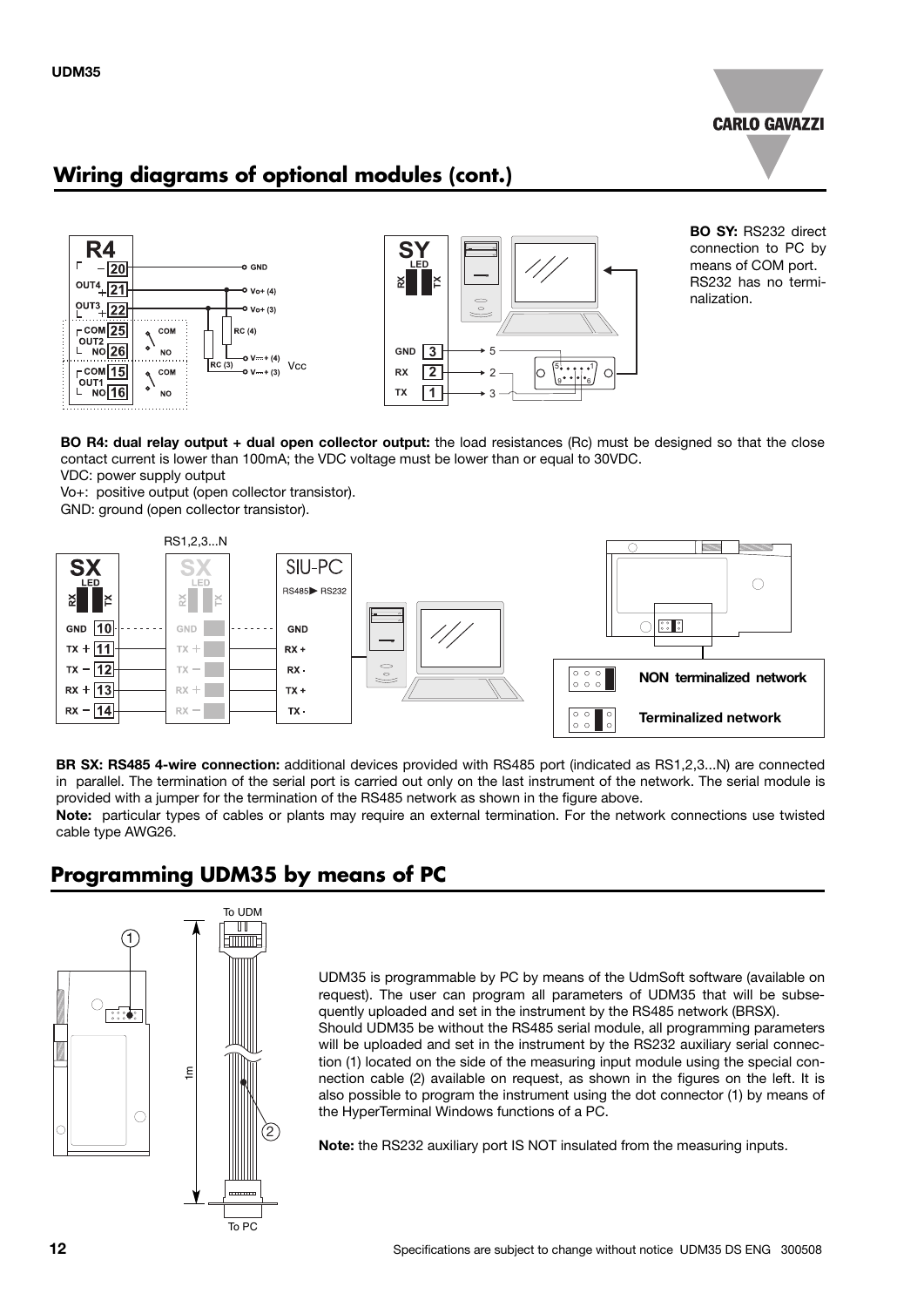

### **Front panel description**



#### **1. Key-pad**

The programming of the configuration parameters and the display may be easily controlled by means of the 4 function keys.

: to enter the programming phase and to confirm the  $\overline{\mathbf{E}}$ password.

#### $\boxed{r}$   $\boxed{4}$  :

- to program values;
- to select functions;
- to scroll display pages.
- for special functions.

### **2. Display**

- Instantaneous measurements:
- 3 1/2 digit (max display 1999).
- 4 digit (max display 9999) for tachometer measurements.
- Alphanumeric indications by means of LED display for:
- Display of configuration parameters;
- The measured variable.

#### **3. Alarm status LED**

Display any alarm condition

**4. Engineering unit**

The instrument is supplied with a complete set of self-sticking labels with the main engineering units.

### **Dimensions**

# **Engineering Units**